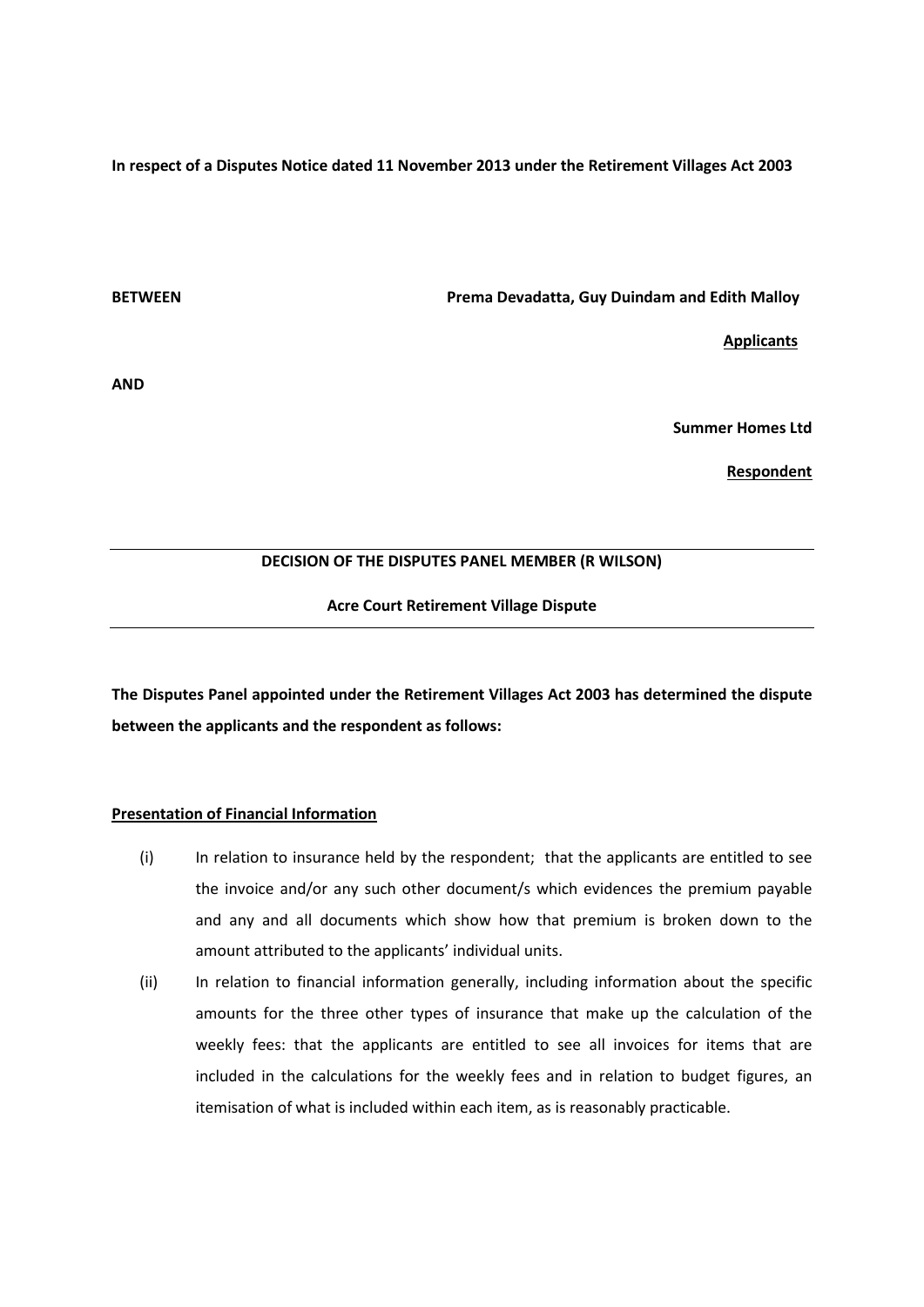# **Insurance**

(iii) The Panel has found that the applicants' claim that they have paid costs that are properly payable by the Madhvans, or either of their entities being the respondent (Summer Homes Ltd) or Seven Star Services Ltd is dismissed on the basis that there has been no breach of the applicants' Occupation Right Agreements ("the Management Deeds") or any other applicable provisions in respect of the fees that the applicants are required to pay.

# **Mismatch of Insurance and Retirement Villages financial year**

(iv) The claim for the insurance year and Village financial year to be aligned is dismissed**.**

# **The Use of the Communal lounge/dining area**

(v) The claim that the respondent has breached its obligation to make the communal area available to the applicants is dismissed.

# **Changes to Communal Area**

(vi) The respondent is ordered to consult with the applicants about its decision to place a mini gym and additional television set with Sky TV in the lounge/dining area.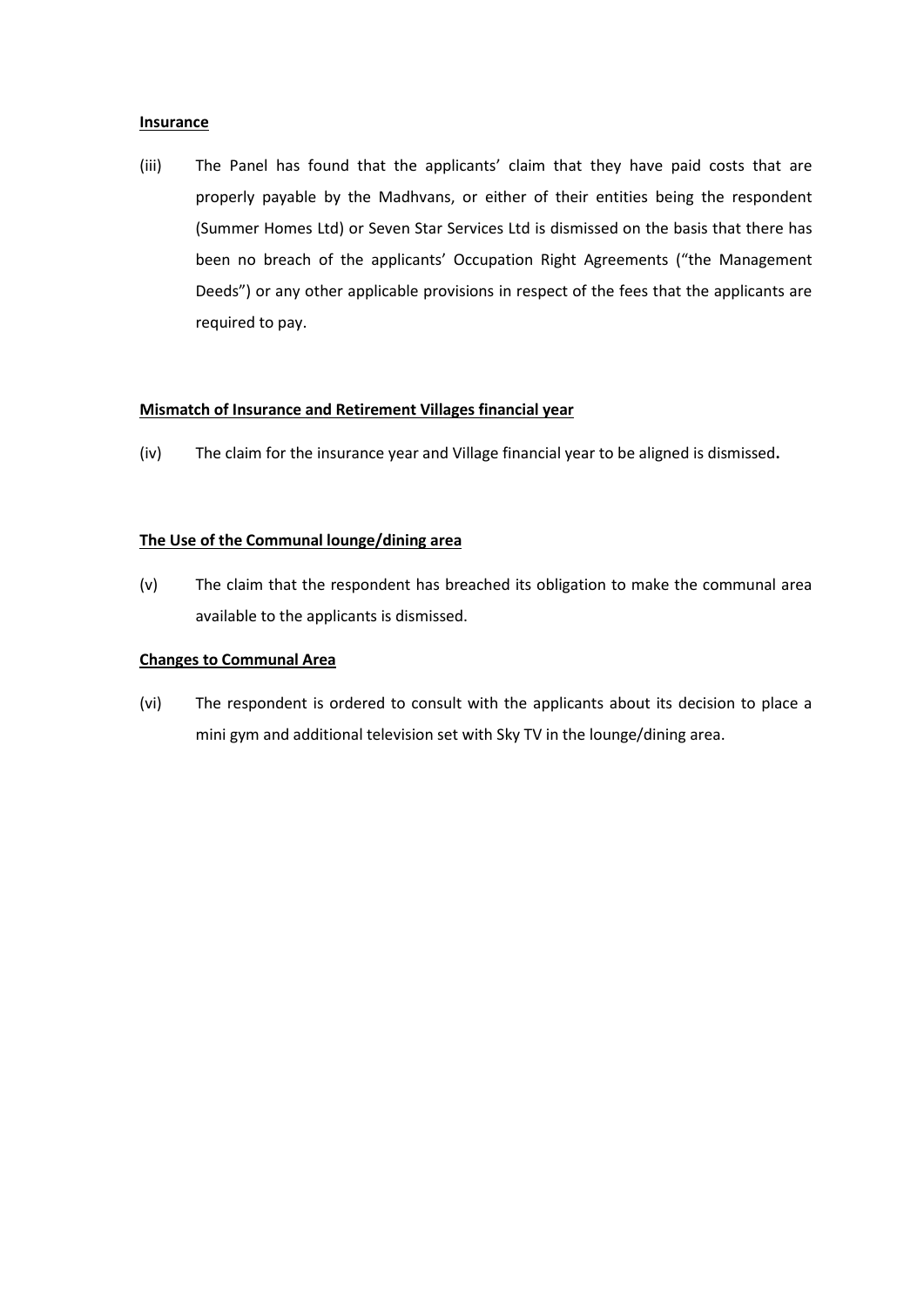# **Introduction**

- 1. The applicants are residents at Acre Court Retirement Village ("the Village") in Epuni, Lower Hutt.
- 2. The respondent is the owner and manager of the Village and is the Operator. Mr Edwin Madhvan is the manager and director of the respondent (Summer Homes Ltd).
- 3. The applicants initiated the Retirement Village Act 2003 ("the RVA") disputes procedures by the filing of a Dispute Notice dated 11 November 2013 ("the Dispute Notice").
- 4. Prior to the filing of the Dispute Notice the applicants and their legal advisors (Gibson Sheat) made complaints and requests for information which have not all been resolved. The respondent takes the view that these remaining matters do not meet the criteria for the filing of a Dispute Notice under s. 53 of RVA and accordingly says they cannot be subject of a Dispute Notice. Further, the respondent denies it has breached the RVA, its regulations, Code of Practice and Code of Residents' Rights, and the Management Deed<sup>1</sup> in the manner alleged by the applicants.
- 5. Following a pre-hearing meeting on 26 May 2014 the Disputes Panel resolved that the following matters would go forward to a hearing:
	- (i) Presentation of financial information;
	- (ii) Information about the insurance policy, and costs relating to insurance including a concern that the applicants were paying more than they should for insurance;
	- (iii) The use of the communal facilities; and
	- (iv) Maintenance procedures around the repairs to a hot water system.

# **Events pre-Disputes Notice and hearing**

**.** 

6. This information is provided by way of background as there have been procedural concerns expressed by the respondent about the changing nature of the applicants'

<sup>&</sup>lt;sup>1</sup> Under the Retirement Villages Act the Management Deed is referred to as an Occupation Right Agreement (ORA). Other residents in Acre Court Village have different Occupation Right Agreements to these applicants and those other residents are not parties to these proceedings.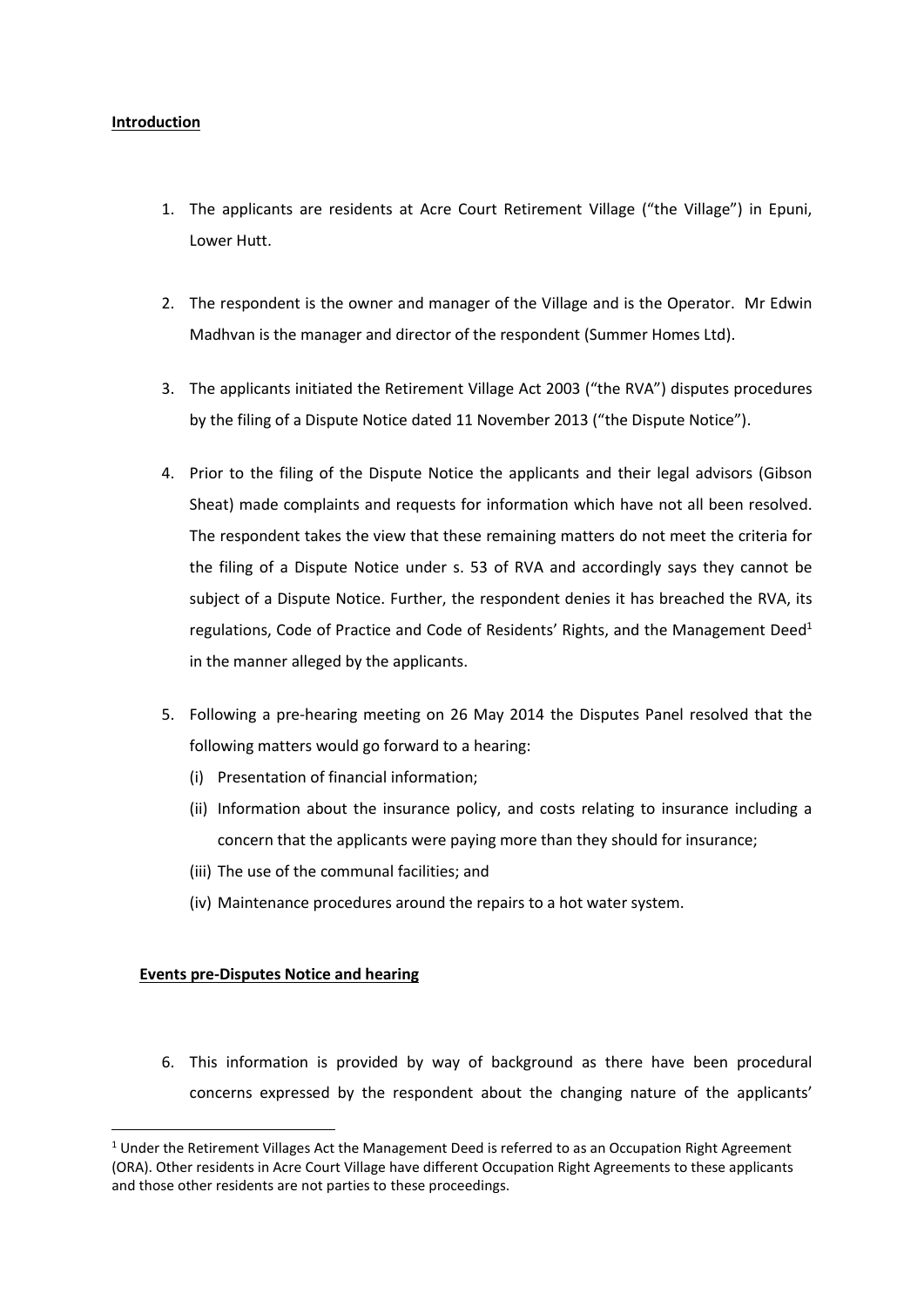complaints, as well as concerns expressed by both parties about delays. There have also been applications made for costs, by both parties.

- 7. The applicants made a complaint to the respondent on 2 April 2013. The complaint included the alleged lack of detailed information about legal fees and maintenance expenses presented at the 2012 AGM that appeared to be included in the expenses that the applicants are required to pay. The applicants also sought Information about the insurance premium(s) and the insurance policy.
- 8. The respondent responded on 22 April 2013. The respondent maintained that the information about maintenance and legal costs had been requested but not provided by the previous owner so therefore, could not be provided to the applicants. The respondent stated that information it was required to provide about the insurance policy had been provided but that if more information 'relevant to your [the applicants] policy' was required then the policy could be viewed in Mr Madhvan's office.
- 9. The statutory manager, Ms Cooper, also emailed a response dated 6 May 2013 reiterating that the new operator did not have the information about legal expenses and maintenance costs and was not responsible for the previous operator's actions. She also maintained that there was no requirement for an operator to consult with residents about every item of expenditure. She commented that the legal costs may have been incurred due to the sale of the Village but that they did appear to have been included in the weekly fees that the residents pay; however when the total costs were compared to the revenue from the residents' weekly payments, even with the legal fees and insurance (check) excluded, the respondent's income from fees was \$5,683.00 less than its expenditure. That is, even if it appeared that the applicants were paying the legal costs, because there was a still a deficit of income to pay (the expenses when those two sums were removed as expenses) the residents were not in effect, paying those costs.
- 10. On 9 August 2013 the respondent was sent a complaint formulated by the applicants' legal advisors about matters of management by the previous and present operator. The applicants claimed that the new operator (the respondent) was responsible for the actions of the previous owner by virtue of the Deed of Supervision. The practise of billing insurance separately was questioned along with a lack of clarity about what went into the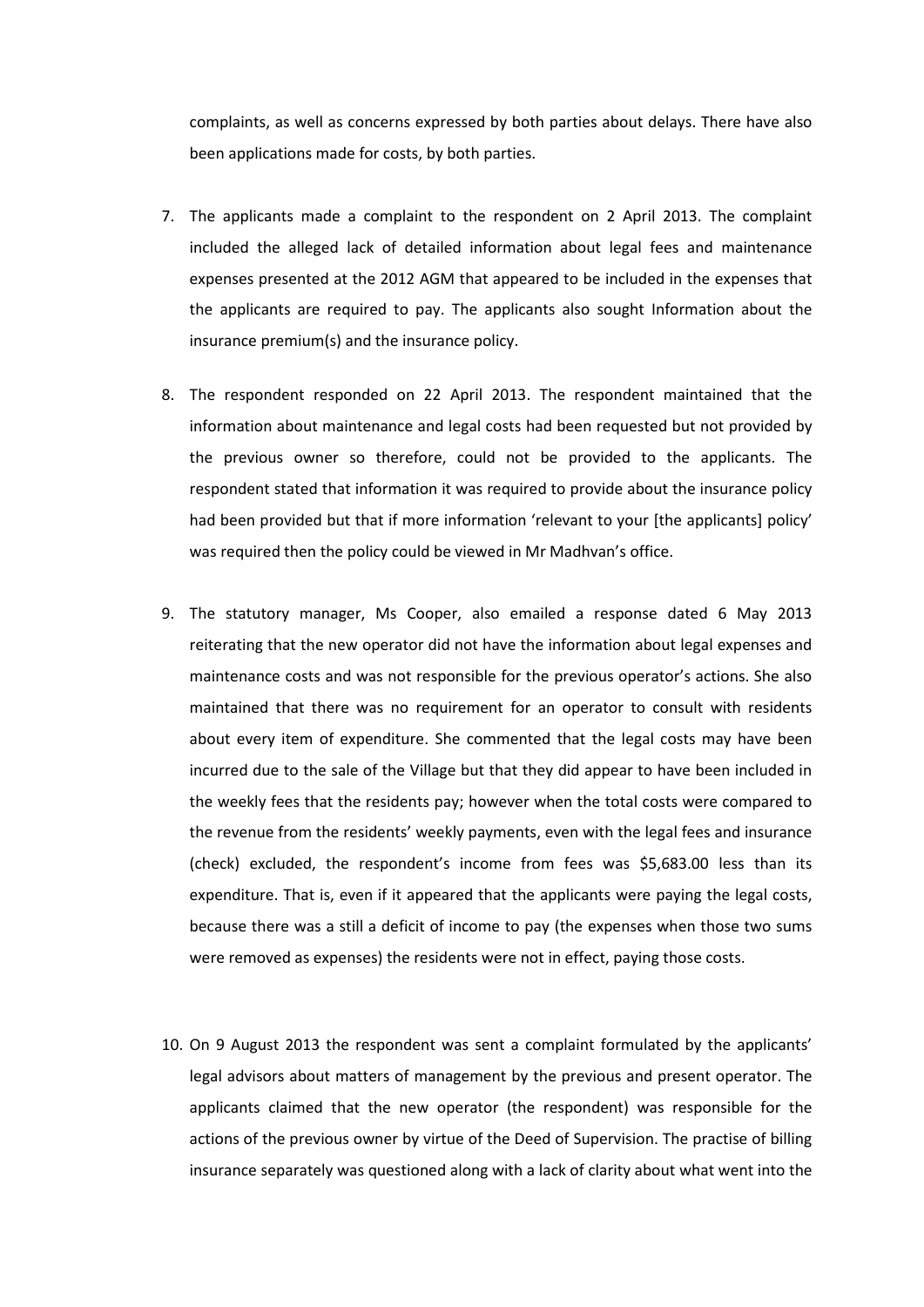weekly fees. The applicants maintained that residents should have copies of forecasts of expenses and time to peruse, consider and query the amounts involved; also that they should be consulted about any increases in the weekly fees. There were further requests made in relation to viewing the insurance policy and the timing of premium payments to the insurer, with reference to when Mr Dunindam paid his share. Information showing the insured value of the each unit was requested and the applicants also queried what, in addition to the insurance for the buildings, was included in the insurance policy. There was also a complaint made about the manner in which AGM was run; and a complaint about non-owners voting and the recognition of the applicants as a residents' committee. The issue of use of the communal facilities along with changes to the area was also raised. The applicants suggested there should be a meeting to discuss these issues. In addition it was suggested that Mr Madhvan should join the Retirement Villages Association to better inform himself of the industry.

11. A meeting was held at the applicants request but this did not resolve the issues which the applicants had raised. The applicants then filed their formal Dispute Notice on 11 November 2013. The respondent provided its response to the Dispute Notice by letter dated 12 February 2014. The respondent provided a commentary on its understanding of the complaints, however sought to be provided with more clarity about the matters in dispute. The respondent provided the names of two panel members that might be approached to resolve the dispute. The respondent then appointed a member of the Disputes Panel to adjudicate on the unresolved issues.

## **Reasons for Decision**

### *Jurisdiction*

12. The respondent maintains there is no jurisdiction to hear the matters which are the subject of the applicants' Dispute Notice because the issues are not within the criteria set out in s. 53 of the RVA. Section 53 of the RVA specifies the types of disputes that can be brought by residents as follows: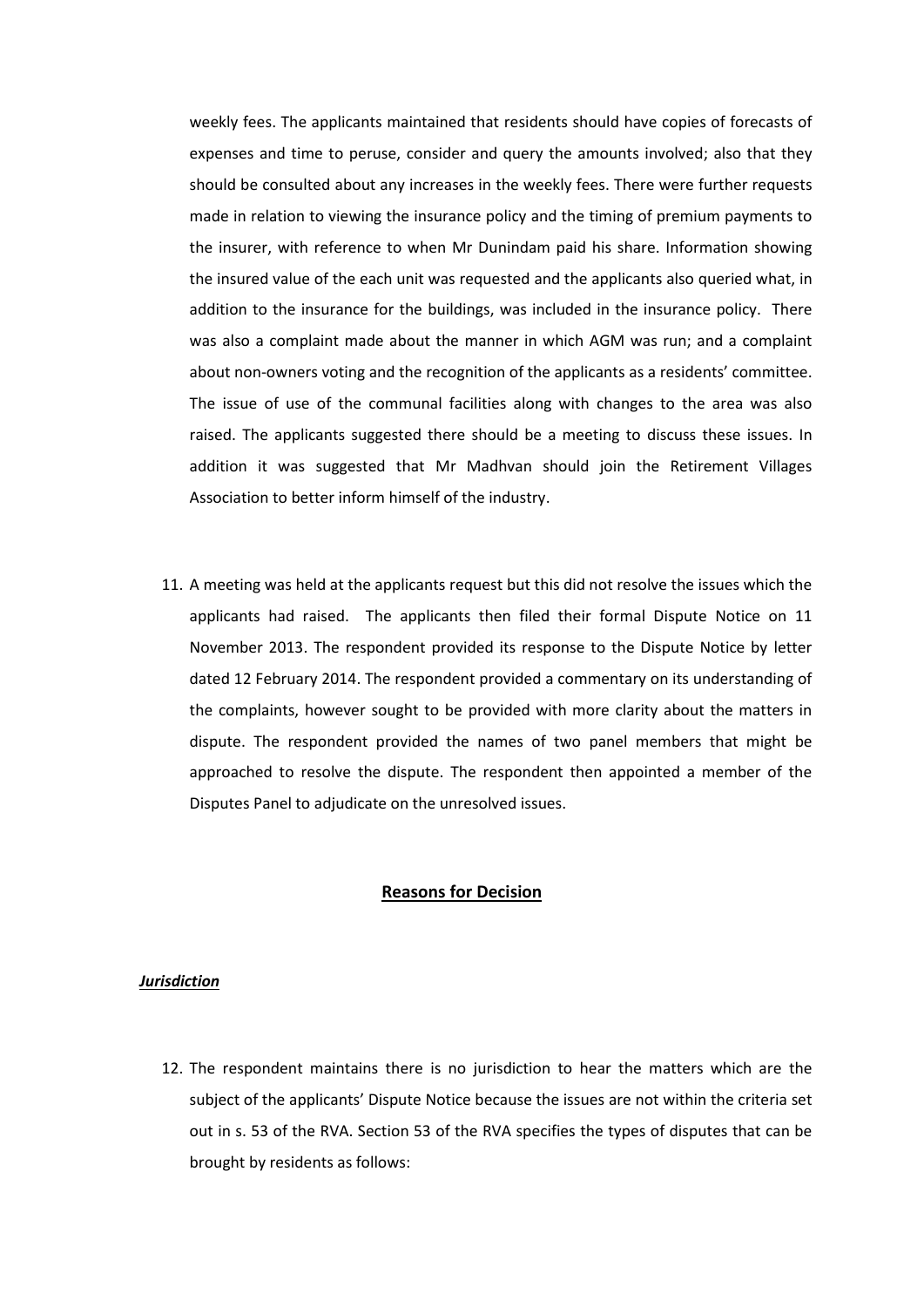#### **53 Types of dispute for which resident may give dispute notice**

- (1) A resident may give a dispute notice for the resolution of a dispute concerning any of the operator's decisions—
	- (a) affecting the resident's occupation right or right to access services or facilities; or
	- (b) relating to changes to charges for outgoings or access to services or facilities imposed or payable under the resident's occupation right agreement; or
	- (c) relating to the charges or deductions imposed as a result of the resident's occupation right coming to an end for any reason or relating to money due to the resident under the resident's occupation right agreement following termination or avoidance under [section 31](file:///C:/act/public/2003/0112/latest/link.aspx%3fid=DLM220868) of the resident's occupation right agreement; or
	- (d) relating to an alleged breach of a right referred to in the code of residents' rights or of the code of practice.
- (2) Nothing in subsection (1) enables a resident to give a dispute notice concerning any health services or disability services, or any facilities to which the Code of Health and Disability Services Consumers' Rights under the [Health and Disability Commissioner Act 1994](file:///C:/act/public/2003/0112/latest/link.aspx%3fid=DLM333583) applies.
- (3) A resident may give a dispute notice for resolution of a dispute concerning the operator's breach of the resident's occupation right agreement or code of practice in disposing of a residential unit in a retirement village formerly occupied by the resident.
- (4) A resident may give a dispute notice for the resolution of a dispute affecting the resident's occupation right between the resident and any other person who is—
	- (a) another resident of the retirement village; or
	- (b) another resident's residential unit with that other resident's permission.
- 13. Whether there is jurisdiction to determine an issue is a matter which is distinct from the merits of a resident's dispute. If there is a basis under the Act's provisions that a dispute can arguably be determined under, the matter can be heard and determined.

# **Provision of financial Information**

14. The respondent maintains that the outstanding issues about the provision of financial information are not within the s. 53 criteria for the filing of a Dispute Notice. Summer Homes Ltd argues that the complaints are about the form in which financial information is provided and that the form of information can have no effect on the occupation right, the right to access to services or facilities (ss 53 (1) (a)) and nor does it concern a change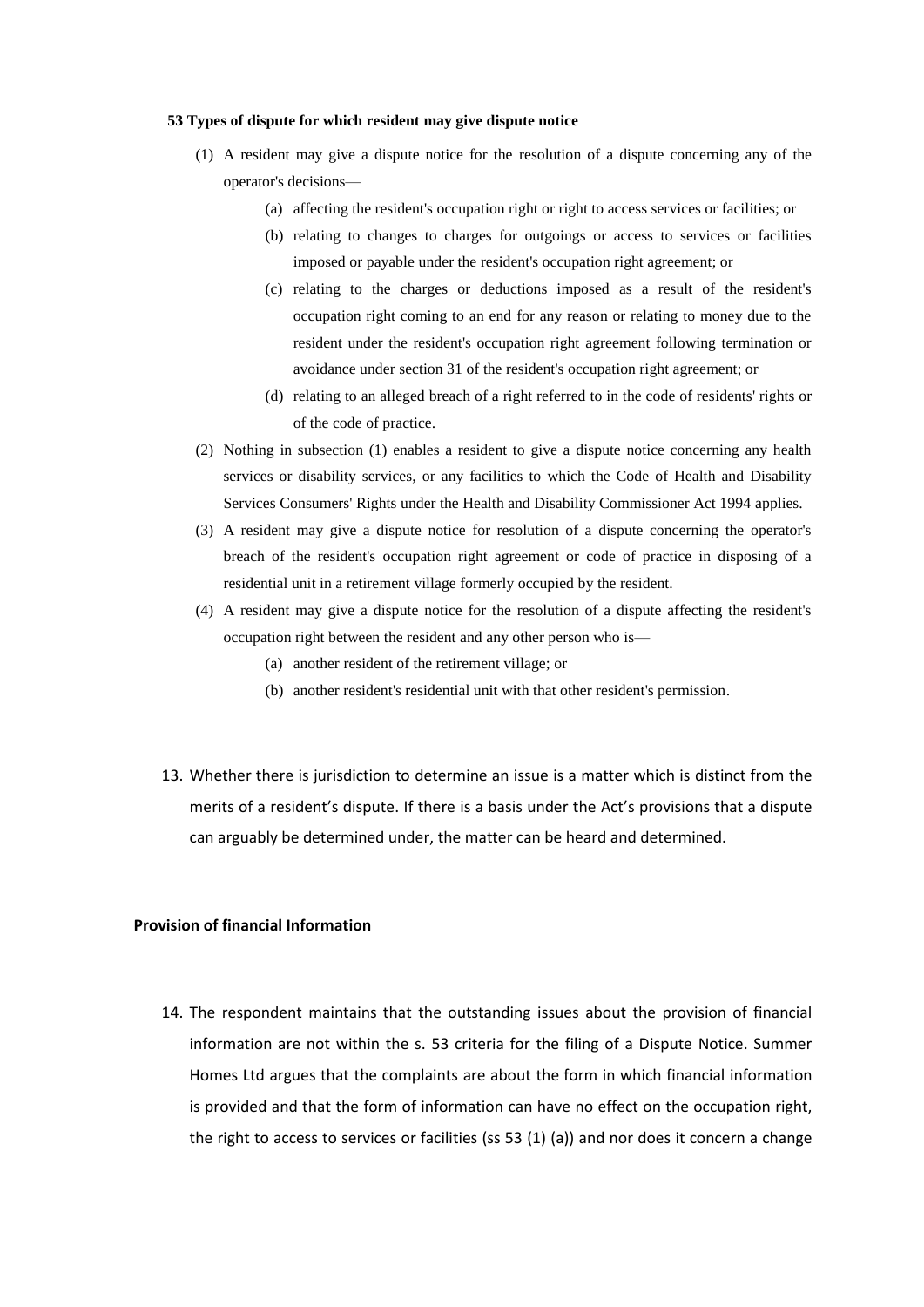to charges payable for, or a change in access services or facilities under the occupation right agreement (ss 53 (1) (b)).

- 15. The applicants rely on ss 53 (1) (d) and maintain that the right to information derived from the Residents' Code of Rights, brings their claim within jurisdiction.
- 16. The relevant provision in the Code of Residents Rights is:

## *Information*

2. You have the right to information relating to any matters affecting, or likely to affect, the terms or conditions of your residency.

- 17. I accept the submission of the applicants that the form of the information, including the level of detail is an aspect of the right to have the information so long as it meets the requirement of the information having an effect on the resident's terms and conditions of residency.
- 18. My view is that the request for a breakdown of what comprises the weekly fees and the request for more detailed breakdown of budget items and actual expenses clearly fits within 53 (1)(d). I consider that a failure to deny residents with information of this nature could potentially amount to a breach of the right to information derived from the Code of Residents Rights as set out above. If the form or level of detail and itemisation could not be challenged, then the Right to Information could be rendered meaningless.
- 19. I also accept that the form in which information is provided can be the subject of a dispute based on the Right to Information.
- 20. The respondent has submitted that the only matter that affects the residents' fees is the Consumer Price Index (CPI) and therefore that is the only information that has to be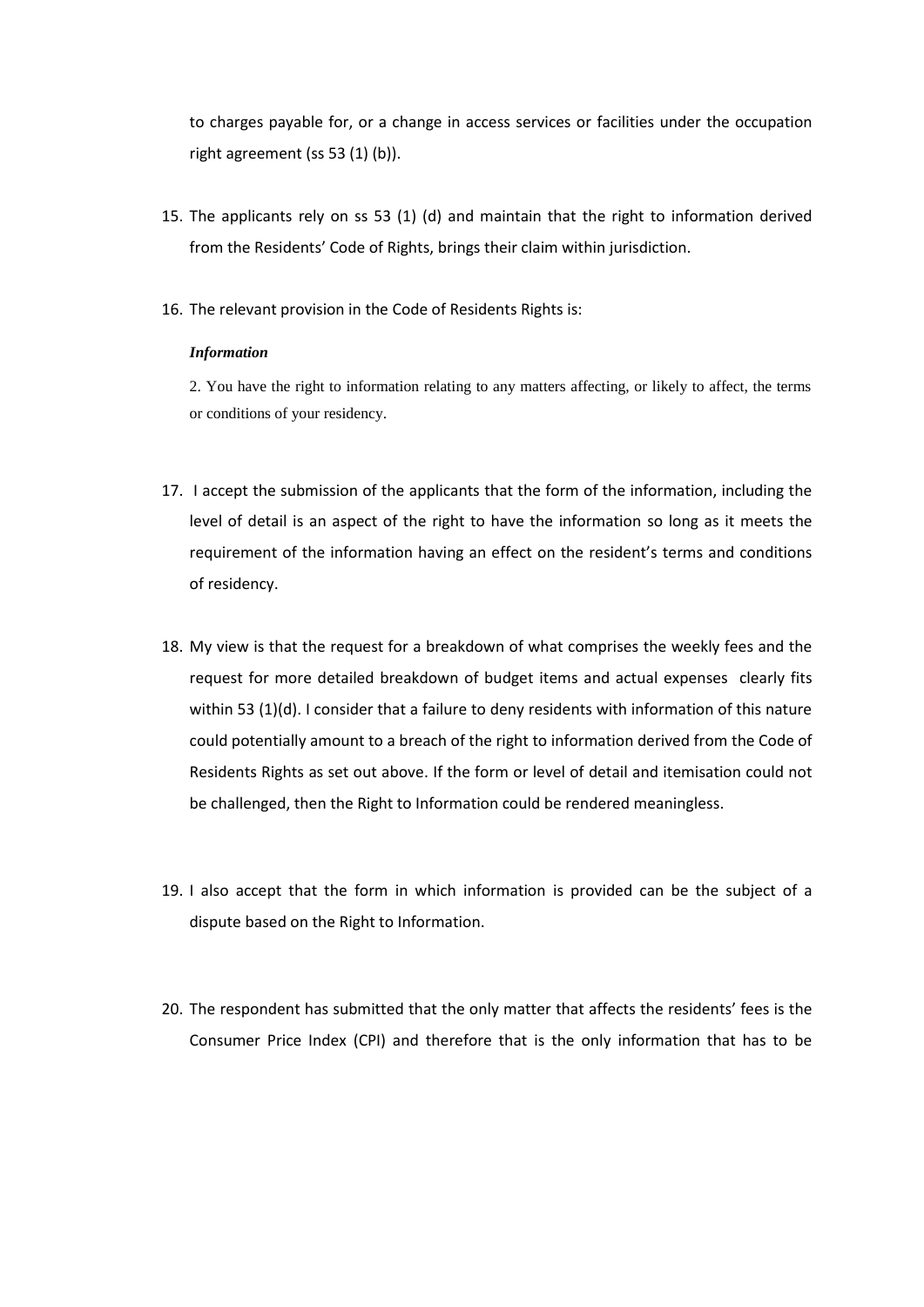provided in respect of the weekly fees. It says that in this case, as this information has been provided and has not been raised as an issue, then there is no jurisdiction.<sup>2</sup>

- 21. I disagree. Although I can only assume that there is a basis, derived from something other than the Management Deed, that either limits increases to the weekly fees to upwards movements in the CPI, or matches movements in the CPI to the fees in the unlikelihood of a decrease.<sup>3</sup>, a limitation on the right to increase the fees should not take away the right to know what is covered in terms of outgoings by weekly fees paid. The Management Deed specifies that the obligation of the residents is to pay the "administration charges" (referred to as weekly fees under the RTA) as defined in Clause 2 of the Deed. Unless I was satisfied that this provision is no longer applicable, I consider the Right to Information must include information about the costs and expenses that make up these charges.
- 22. In the alternative, I am of the view that clause 38 (1)(b) of the Code of Practice confers jurisdiction for further breakdowns of what is included in the weekly fees, to be provided on request by a resident. I consider that the word 'charge' in that clause, which is undefined, includes weekly fees. Clause 38(1)(b) provides:

### **38. Breakdown of items**

On invoices to residents, the operator must list charges for items as follows: b. a breakdown of what the charge covers.

### **Information about Insurance Policy**

 $\overline{a}$ 

23. The respondent has submitted that by providing a copy of the insurance policy, and confirming that no other property is owned by Summer Homes Ltd, there can be no

<sup>&</sup>lt;sup>2</sup> This argument was raised about the right to issue a disputes notice about decisions 'to change the fees' under Clause 37; but equally I consider that it could have been argued under the Right to Information that effects the terms and conditions of the occupancy.

<sup>&</sup>lt;sup>3</sup> The first time that I was aware that increases to fees for the residents were limited to CPI was when the respondent's submissions for the hearing were received. No one was able to enlighten me during the hearing where this is provided for. One of the applicants thought the practise began two years before Summer Homes Ltd took over; Mr Duindam thought it was considerably longer.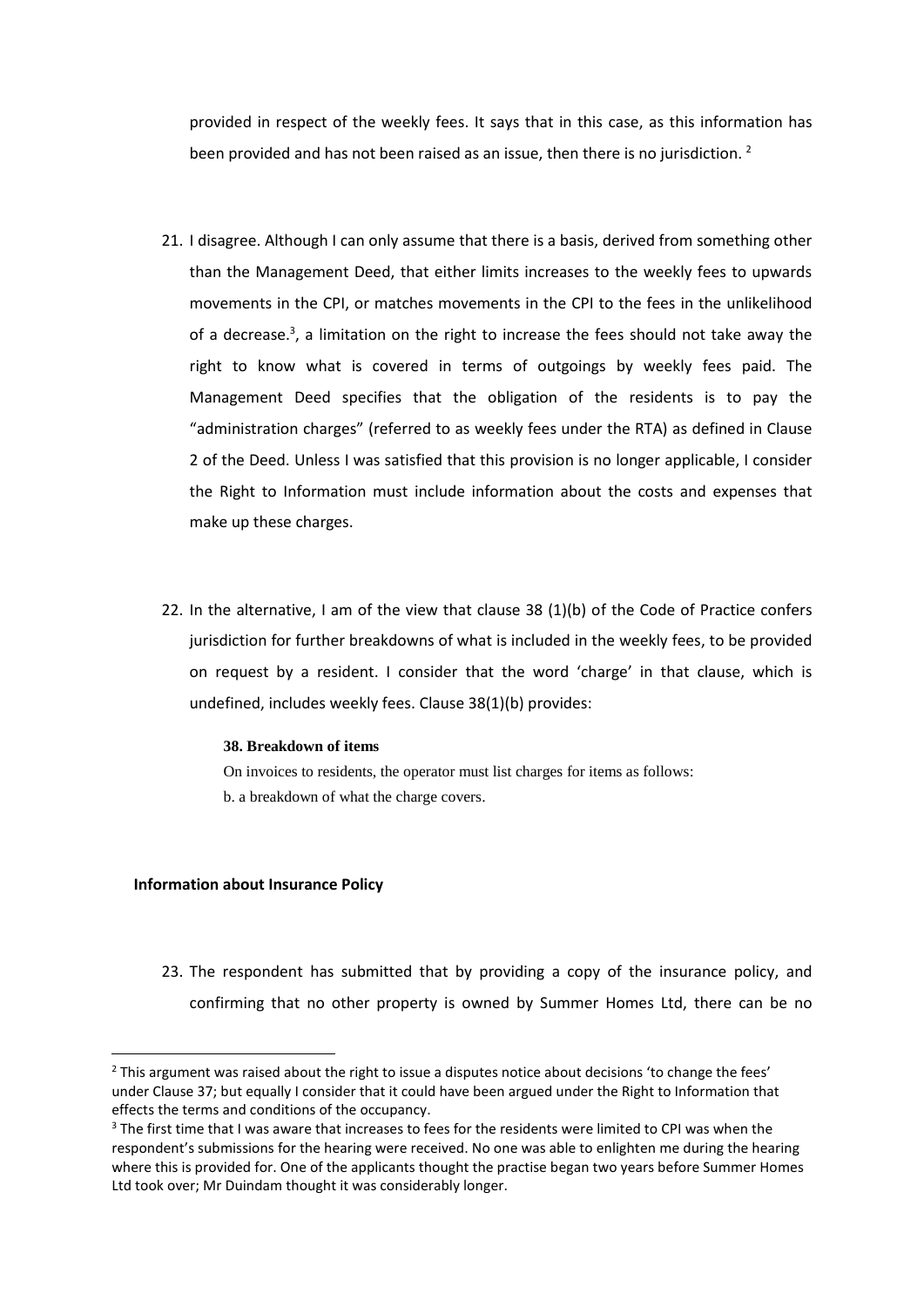further complaint about there being a lack of information in respect of insurance. Again, putting aside the merits of the dispute before me, I consider that further information such as the premium amount for the insurance payable, the type of insurance residents are expected to pay as a component of their weekly fees, and the provision of the schedule, is also information that effects a resident's terms and conditions of occupancy. On that basis I consider there is jurisdiction provided under s 53(1) (d).

24. I note that although the details of the remaining insurance issues were not specified in the Disputes Notice as noted in the respondent's submission, there was a clear reference in the Disputes Notice to the applicants' lawyers' letter paragraphs 21-23 where these issues were raised. It cannot be said, therefore that those issues did not form part of the issues particularised in the Dispute Notice.

#### **Subsidisation of the Madhvans**

- 25. The respondent has questioned, not necessarily the jurisdiction of the panel to determine this issue, but the basis for this dispute. The respondent alleges the basis for this aspect of the dispute has not been provided.
- 26. I am quite satisfied there is jurisdiction to hear this issue on the basis of an alleged breach of the Management Deed in respect of what the applicants are obliged to pay (the Occupancy Right Agreement s. 53(1) (a)). This section specifies that decisions that affect the resident's occupation rights are included or as a breach of the Code of Residents Rights, Right 1 (The right to services and other benefits promised to you in the occupation rights agreement).

# **The Use of Communal Facilities**

27. I am of the view that the concern about people other than the residents using the communal facilities can be heard and determined.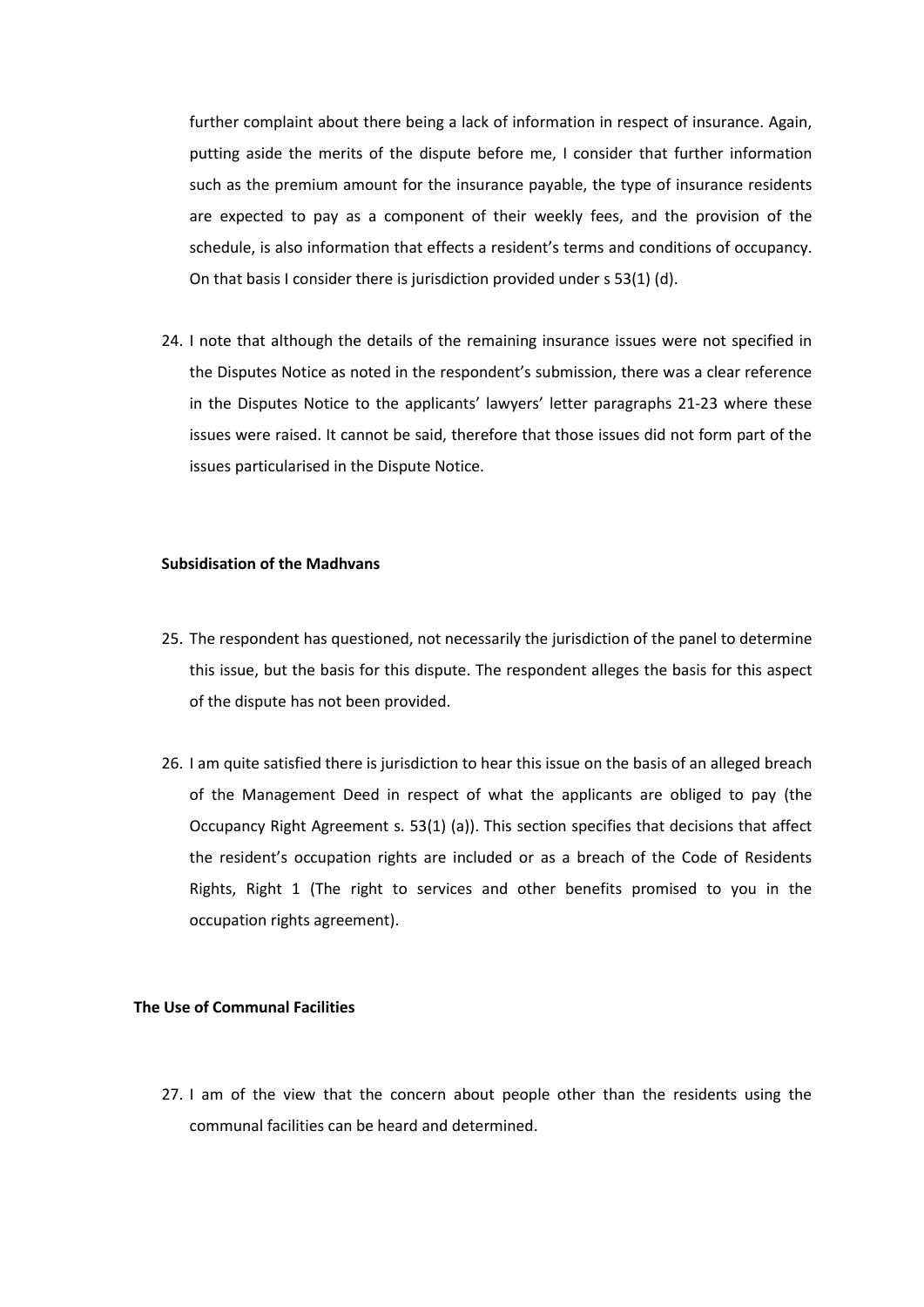**28.** The Management Deed requires the operator to make the communal facilities available to residents; and the Code of Residents' Rights, Right 1, the right to services and benefits promised in the occupation agreement, provides the jurisdiction. Availability can be affected by who else may be entitled to use it.

### **The addition of television(s) and gym equipment in the communal facilities**

- 29. The applicants' complaint concerns an alleged lack of consultation with them by the respondent before a large screen television set and gym equipment were placed in the communal area.
- 30. The respondent maintains that a resident has no right to be consulted when there are no cost ramifications for that resident. Again putting aside the merits of the applicants' claim in this case, it is clear to me that the right to consultation is a matter which can form the basis of a dispute under the Right 3 of the Code of Residents Rights. This is replicated by the Code of Practise in Clause 28. Right 3 provides:

#### *Consultation*

You have the right to be consulted by the operator about any proposed changes in the services and benefits provided  $or$  [emphasis added] the charges that you pay that will or might have a material impact on your—

- i. occupancy; or
- ii. ability to pay for the services and benefits provided.
- 31. The addition of the gym and television set is a change in a benefit provided; the benefit being the use of the communal facilities. The word "or" establishes that it is not only things that affect charges that residents have the right to be consulted about.

### **Maintenance**

32 The time taken to properly repair the hot water system is the issue behind the dispute about maintenance and/or repairs.

33 I am satisfied this can be considered under Clause 40 and 41 of the Code of Practice which clauses concern the operator's obligation to maintain the buildings, plant and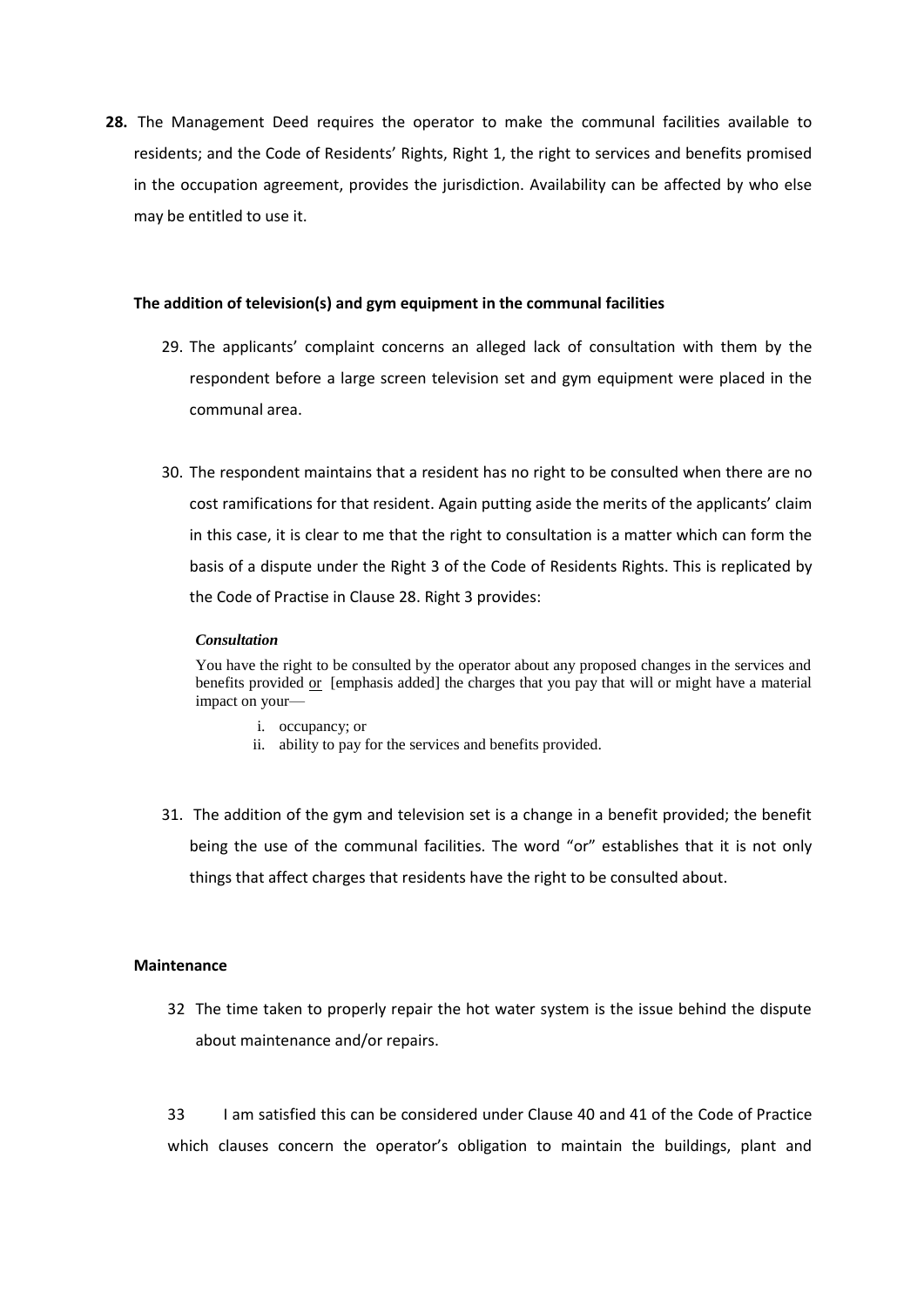equipment and to have procedures in place for minor repairs maintenance and emergency repairs.

## Summary of Findings

34. In summary I am satisfied that the Panel has jurisdiction to hear and determination all four issues which have been referred to me.

#### *Substantive Issues*

### **Provision of Financial Information**

35. The applicants allege that the financial information they have been given is insufficient. They rely on the Right to Information in the Code of Residents Right as the basis for their claim that further information should be provided. The applicants seek a "fully particularised itemisation of outgoings" in respect of the outgoings they are paying together with copies of invoices for each outgoing when requested.

36. The respondent refers to the requirements in the accounting section of the Code of Practice, Clauses 37 to 39, and submits that these clauses have not been breached. The accountant says disclosures meet the requirements of the relevant provisions including Regulation 9 (3) of Retirement Villages (General) Regulations 2006.

37. I accept the letters advising the applicants of their new weekly fee met the requirements of clause 37 (to be issued when the amount charged is amended). They also comply with the requirements of Clause 39 in that I consider them to be easy to read and understand. However I am not as satisfied that clause 38 in respect of the requirement for a breakdown of what the charge covers has been complied with. In any event it comes down to the same argument as raised under the Right to Information, about how detailed that information has to be.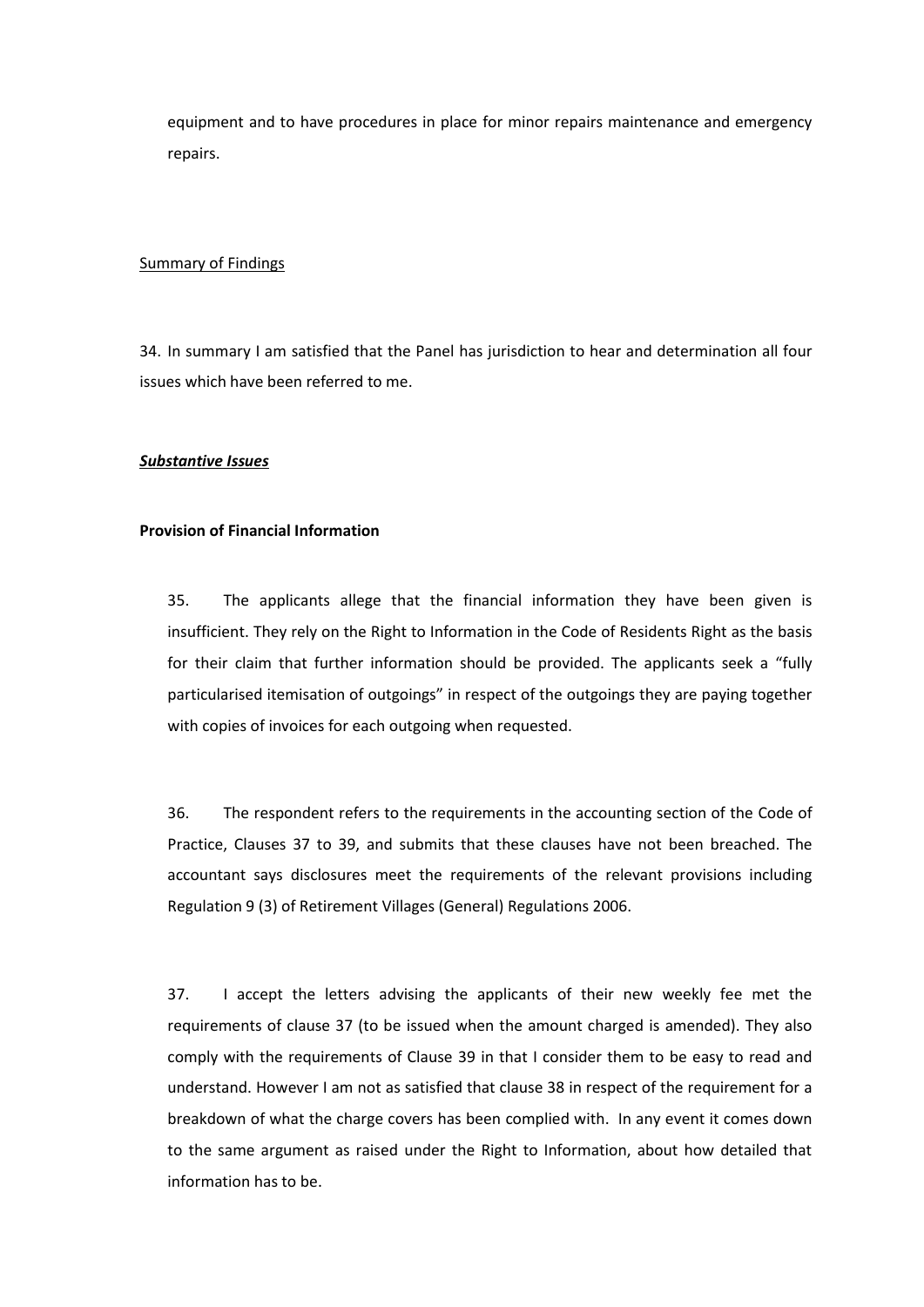34. I do not consider that compliance with Clauses 37, 38 and 39 means that the Right to Information is respect of financial matters has properly been given effect to. These Clauses are about the minimum requirements to be included in an Occupation Rights agreement. They are not a code of what financial information should be provided as of right and upon request.

35. The applicants, relying as they do on the Right to Information in the Code of Residents' Rights, must establish that the information they seek has an effect on their terms and conditions of occupancy, in this case, what they pay the respondent; what is provided by the respondent in exchange for the fees, and for insurance what they and the Village have cover for.

#### **Costs and Type of Insurance Information**

36. The applicants' through their solicitors requested a full copy of the insurance policy, the valuation of each unit for insurance purposes, information as to which events would trigger a payment to residents, what the insurance covers and the timing of the premium payment. The Dispute Notice lodged subsequently referred to these requests.

37. A copy of the building policy for the buildings insurance, NZI Multi Units Dwelling, was provided by the respondent after the Dispute Notice was filed. The applicants' submission for the hearing asked for further information about insurance premiums and noted the schedule had not yet been provided. In their submission the applicants relied on the Right to Information.

38. The respondent says that the information sought in the submission had not been requested prior or that it had not clearly been requested prior, so there can be no finding that there is a failure to respond to a request. I note that there was a failure prior to the issue of the Dispute Notice to supply even the generic policy wording for the buildings.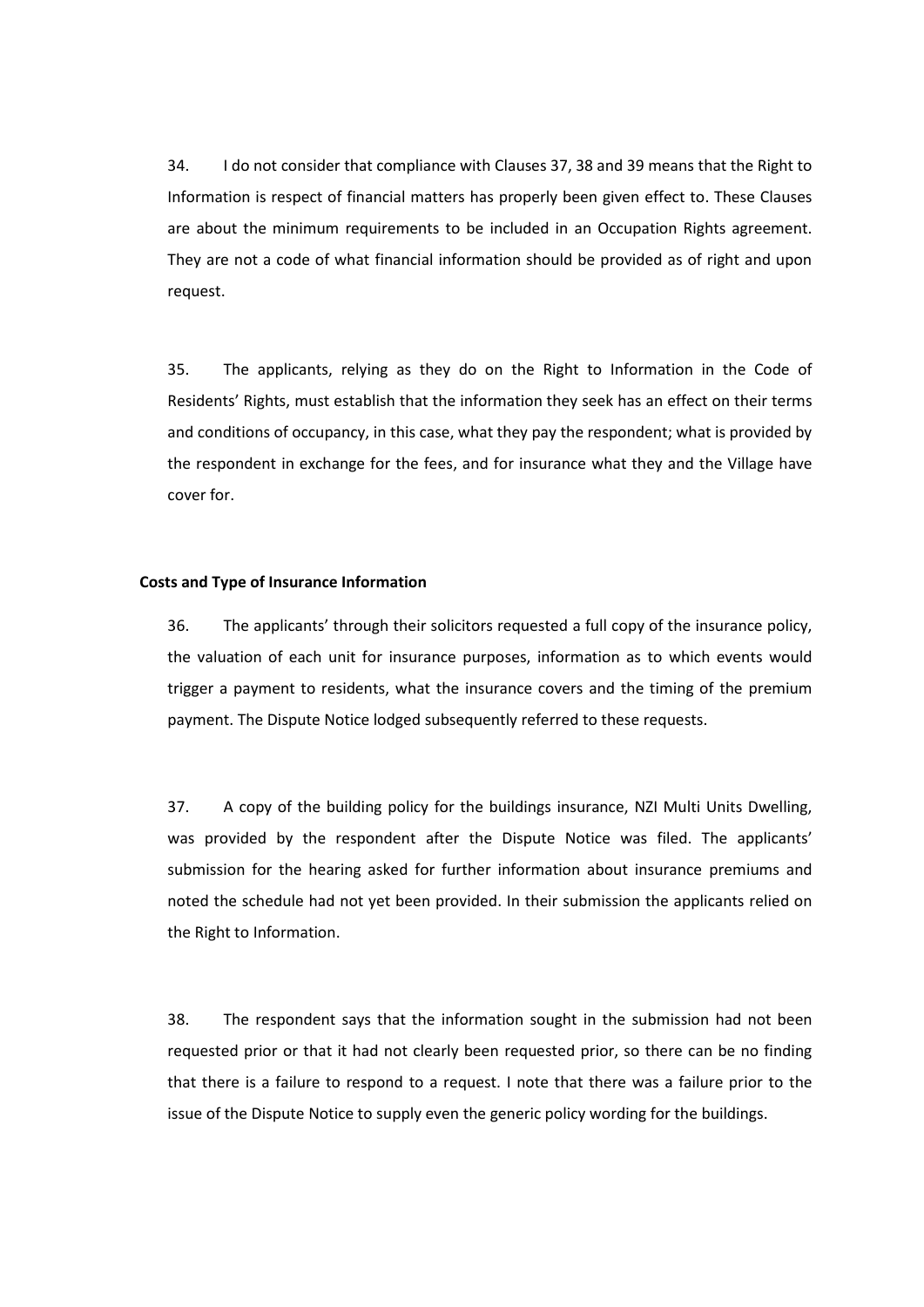39. While I accept the applicants' initial complaint letter and the Dispute Notice does not explicitly refer to the premium information sought at the hearing, the request for the full policy encompasses the policy schedule. A breakdown of the total premium for the [up to] four types of insurance must exist in the schedule or an invoices as otherwise; the respondent would not know how much of the premium is for buildings in order to calculate the residents' individual amount of insurance for their respective units.

40. In short, I am satisfied that the request for premium information was encompassed by the request for the full policy. This is particularly so as the concerns expressed by applicant Prema Devadatta could not be answered without that information.

41. Further, I am satisfied that specific premium information is also encompassed in the request for itemisation and particularisation of the outgoings. There is reference in the earlier correspondence leading up to the formal complaints and the Disputes Notice about the insurance premium(s). It was also clear from the pre-hearing meeting that the applicants were still seeking premium information; information about insurance charges was listed as one of the four items going forward to the hearing. Having reviewed what applicant Devadatta has requested over time, I am satisfied that premium information is covered by the requests, formal complaints and the dispute notice. In simple terms, to understand what the residents are paying for, they need to be informed of the specific amounts and therefore I am satisfied they are entitled to seek proof of those amounts.

42. The calculation of the insurance payable by the applicants for their own units is not by reference to the CPI so the argument that are only entitled to information about the CPI cannot apply to insurance for the units.

43. My finding is that the applicants are entitled to have enough information about the insurance costs so they can be satisfied that the amount payable for their units (for example proof that the \$10,464.84 (April 2013 to 31 March 2014) or the \$4,325.62 (for 1 September to 31 March 2013) is in fact the amount invoiced or payable for that portion of the insurance. The entitlement to this information based on the right to information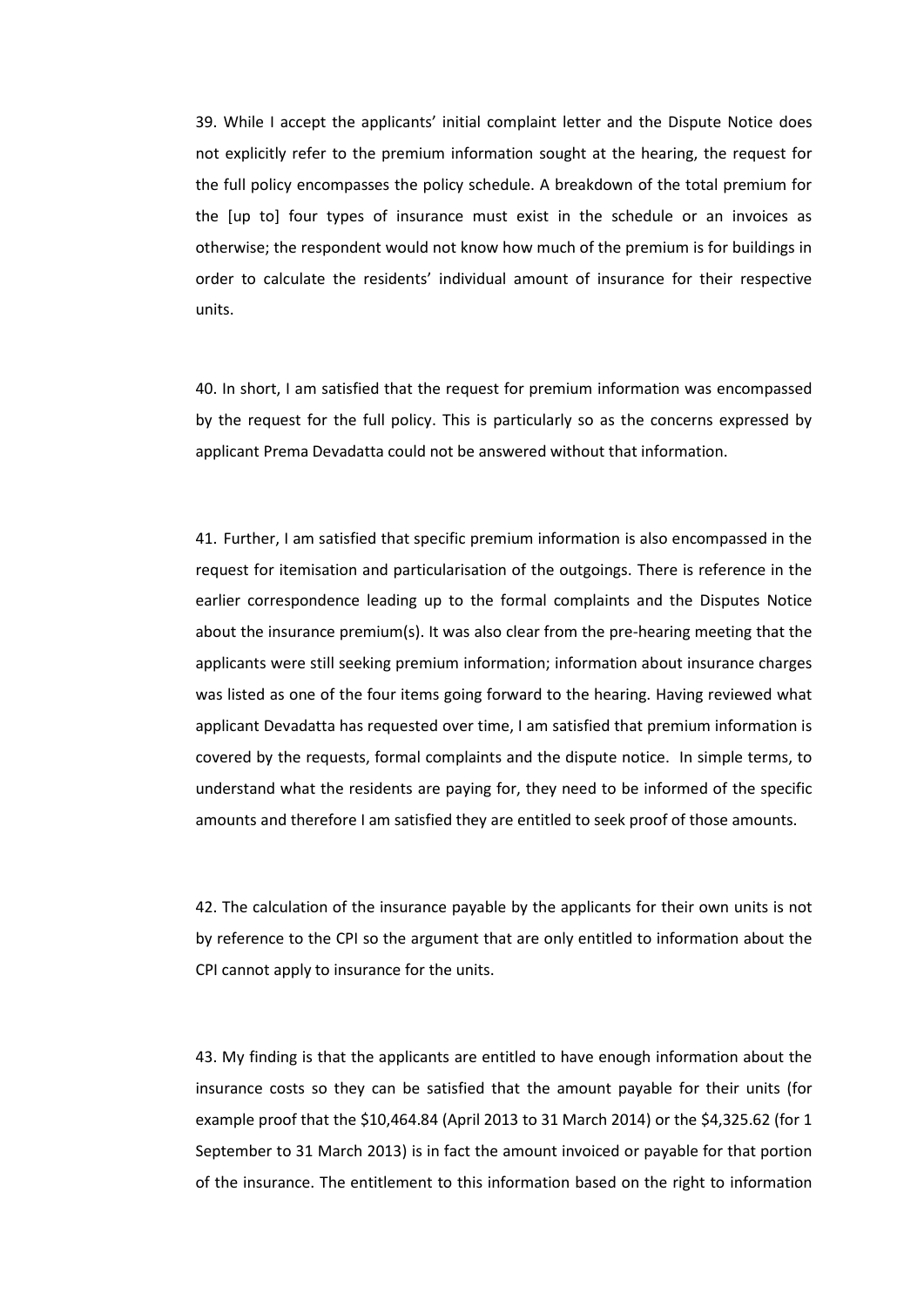that effects terms and conditions. I am satisfied that the request for insurance value for each unit does not exist, although it probably could be calculated from the total insured value and is not something the respondent is required to supply.

44. The balance of any insurance components, for example the insurance for the communal areas that is included in the weekly fees along with other insurance cover for which the Residents pay (possibly business interruption and public liability) is altered by the increase/changes to CPI. The central submission of the respondent about detail of other costs is that they there is only one thing that affects their costs and that is the annual CPI figure.

45. The applicants' Management Deeds require them to pay the "annual administration charge" (Clause 2) which is defined in Clause 1 as "the Resident's proportion (as determined by the Manager) of the total annual expenses and out goings of the Village" further defined by the list of seven types of costs that can be charged to Residents. The question then becomes that due to the practice (or arrangement or contractual term) of the CPI being used to adjust the fees annually, are the individual outgoings/expenses that go into calculating the weekly fees amounts each year for the residents not on the CPI regime, something that affects these Residents' who have the CPI adjustment?

46. The finding is that the applicants are entitled to the information (in whatever form that it is in) which shows the actual amount and the type of outgoing or costs paid or charged by the respondent. That is because the applicants' primary obligation is to pay the amounts that are within the definition of expenses and outgoings, rather than a fee, presumably based on the amount payable as an administration charge at some point in the past. The fact that increases (or changes) to the fees have been set by the CPI does not remove their primary obligation<sup>4</sup>. Although unlikely, it is feasible that the costs of the Village could go down. In that case, but dependent on the terms of the CPI index arrangement, it may be that in years other than 2012-2014, residents will be paying actual operating expenses and outgoings. Even if the residents are not paying "the full

**.** 

<sup>4</sup> Again I note the lack of information about why and how the CPI regime exists. As I have not been provided with any documents showing that clause 2 of the Management Deed is no longer applicable, I have assumed it is still a term of the contract.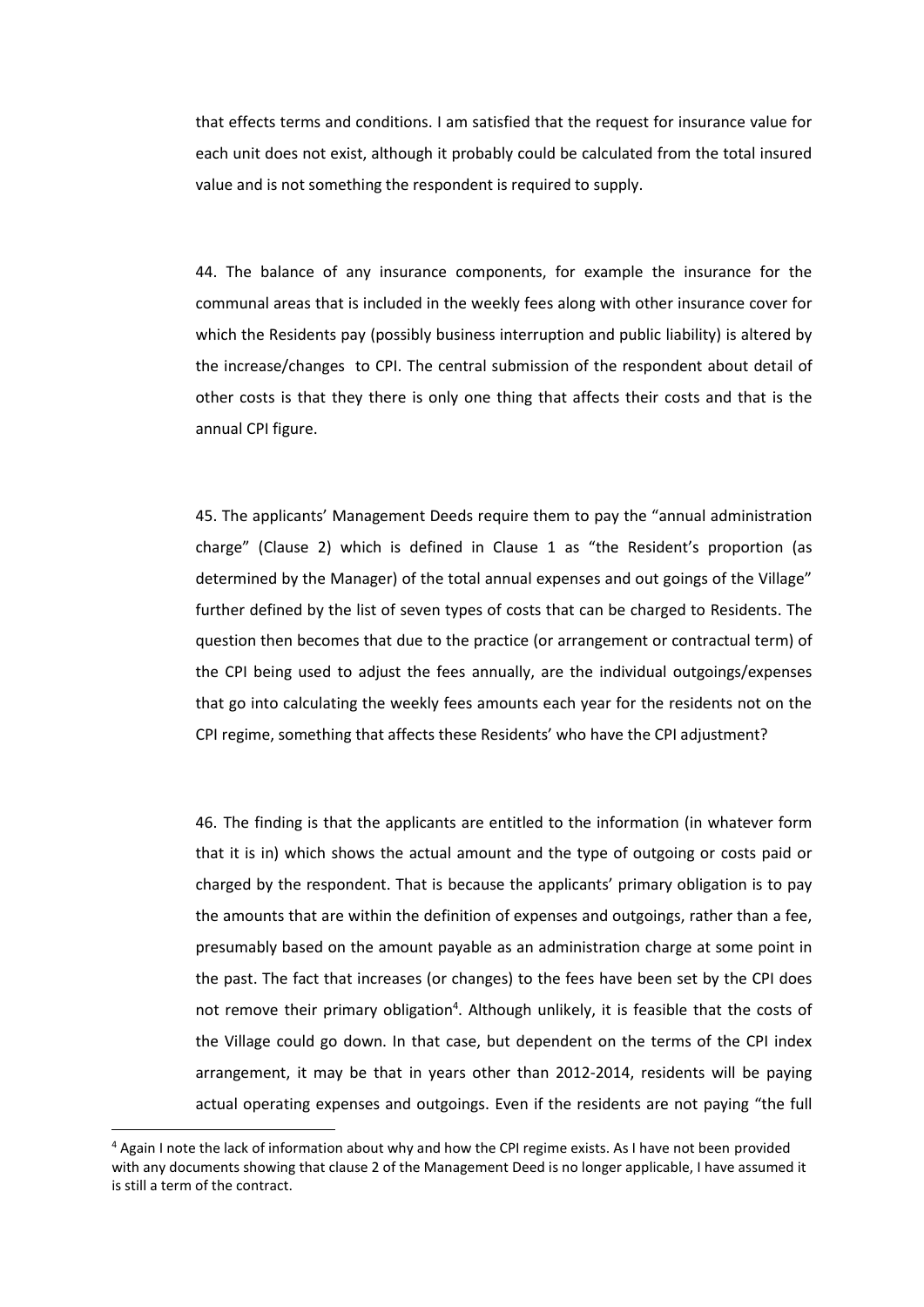price" for the operating expenses they should be permitted to know what is being paid for which recoverable expenses. This would allow the residents to have some insight into what is being provided by the respondent that is covered by the weekly fees; and it may well also provide some information about matters such as the viability of the Village, a relatively recent concern. In short the information about Village expenses, while it may not affect the precise amount the applicants pay in weekly fees, could well be information that affects their other terms and conditions in the sense of what is provided by the respondent and what they have to pay separately. A format for the presentation of the information has been put forward by Guy Duindam. While it appears to be good format for ease of understanding and assessing, there is no basis on which to require that particular form be used..

47. Comment was made by the respondent that because the fees for the applicants were set by the previous operator, they do not know what makes up the figure that the CPI is applied to. Regardless of the change of operator, it would seem to me that the applicants are entitled to know how that figure has been calculated and I consider it is the respondent's duty to make any necessary inquiries to ascertain the basis for the relevant fees.

# **Subsidisation of the Madhvan's Unit**

48. This issue concerns the calculations of weekly fees for the Village being set by excluding the Madhvan's unit which is part of the Body Corporate and the Village. The weekly fees have been calculated by dividing the applicable costs by 19 units when there are in fact 20 units when the Madhvan's unit is included.

49. The respondent submits again that as the applicants' fees are not set by dividing the outgoings by the number of units, but varied only by movements in the CPI, the applicants cannot be subsidising the Madhvans.

50. I accept the respondent's submission on this issue. I am satisfied that it is unlikely that the applicants are subsidising the Madhvan's unit.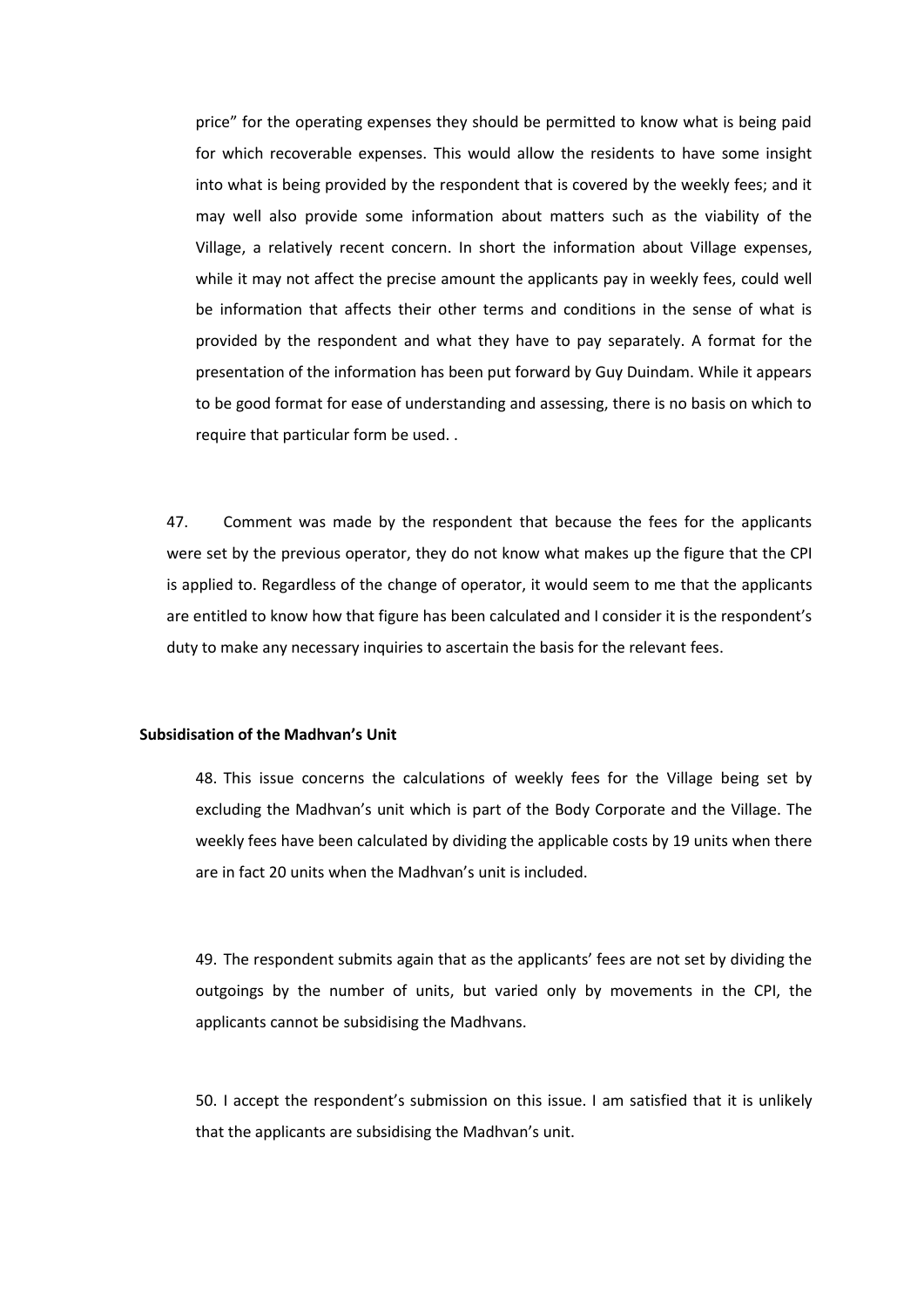51. As the applicants are paying significantly less than residents whose fees are set by the cost of outgoings and services, any subsidisation of the Madhvan's share of say of \$570.18 a month, when divided by 19 (the number of ORA residents) each resident would be paying \$30.00 more a month. The per month figures of \$570.18 per month would apply if simply dividing costs (excluding insurance)<sup>5</sup> by the number of units ; Prema Devadatta is paying \$449.54, Guy Duindam and Edith Molly \$471.41.<sup>6</sup>

52.Because the applicants are paying in the region of \$100 less than the 'non- CPI' residents I consider that it is unlikely they are paying a share of expenses attributable to the Madhvan's occupancy in the Village. I also note it that it is not at all clear that it would in fact be a breach of the other residents' Occupation Right agreements to pay a portion of expenses that includes expenses or outgoings attributable to the Madhvan's premises, or for insurance items like public libaility or business interruption insurance. However their obligation to pay depends on the precise terms of their respective Occupation Right agreements. Thus, my finding on this issue is limited to my consideration of the applicants' situation only.

# **Mismatch of the insurance cover year and the Village's financial year.**

53. The remaining issue under the insurance heading arises from the fact that the policy year period differs from or, put another way, is not aligned to, the Village's financial year. The applicants' submission describes the problem as making it difficult to set the weekly fees, and (as raised in earlier documents) the confusion caused when there was large increase not anticipated when the fees were set.

54. While I accept there has been confusion over the insurance payments that can attributed in part to the insurance year and Village's financial year being different, I do not consider there is a basis for ordering the respondent to align the policy year with the

**.** 

<sup>5</sup> On based Prema Devadatta's copy of the Village Outgoings Expense Budget ending March 2014 and stated to be effective 10 October 2013.

<sup>6</sup> Guy Duindam and Edith Malloys' per month figure is derived from their fortnightly fees effective 8 October 2013.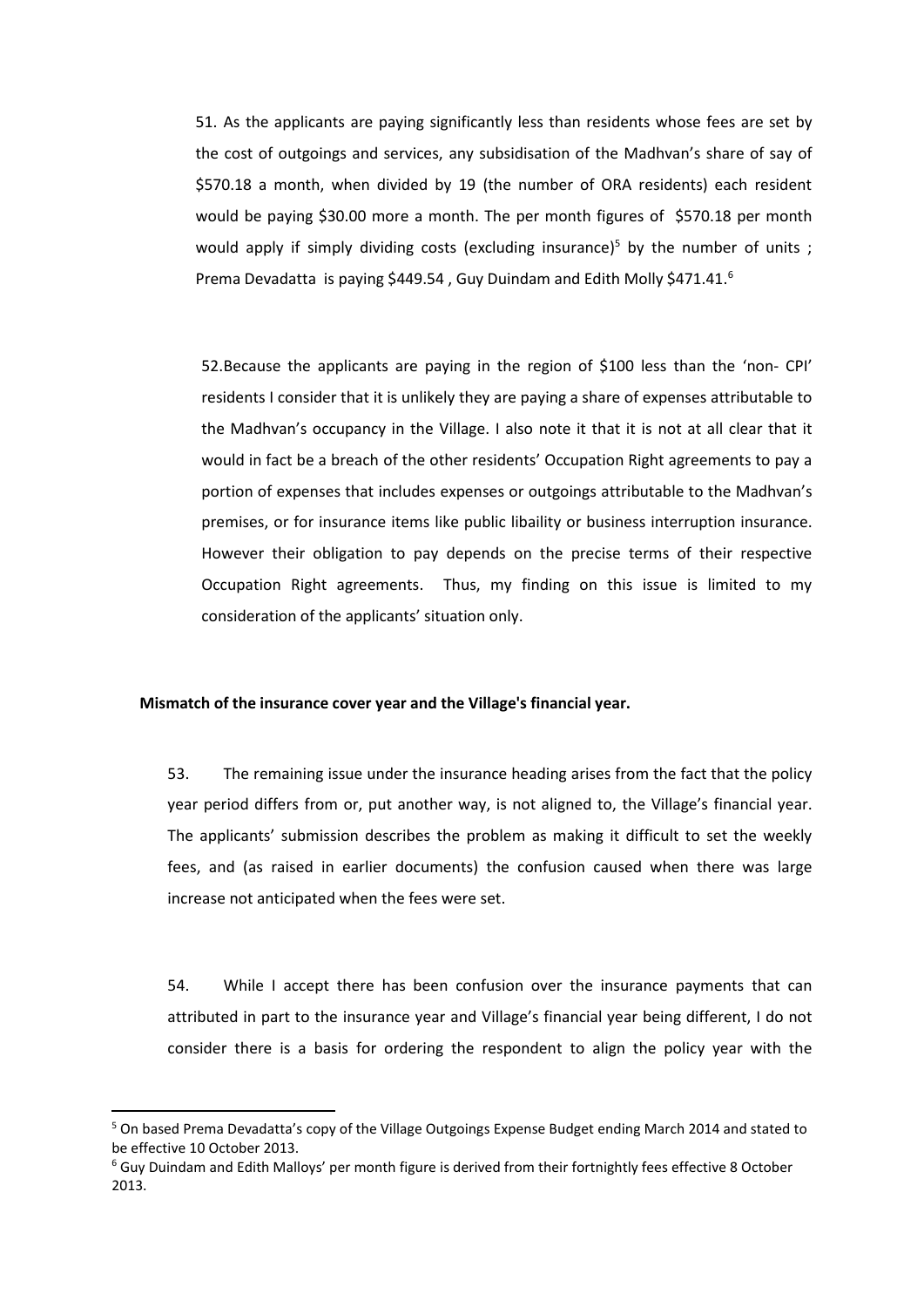financial year. I note that the respondent has stated he wishes to change the situation to bring the two 'years' into alignment.

# **The Use of Communal Facilities**

55. The applicants have complained that for various reasons they feel uncomfortable in the communal lounge area. The complaint is that the Madhvans' use the communal lounge as an extension of their living quarters. There was a specific allegation, by way of example that a woman thought to the Madhvan's nanny was watching television in the room and pulling the room divider to the exclusion of others.

56. Mr Madhvan seems to accept that there may have been such an occasion and that in addition to the family members, others who are not residents such as the nanny, whether an employee or friend, use the room. However the respondent has maintained that as he and his family are also residents in the Village they too must be entitled to use the communal lounge. Evidence was given in support of the respondent by another resident (Mrs Nora Ball) who stated that she can see the communal lounge from her unit and that it is rarely used. I have not placed significant weight on this evidence but have considered it in any event.

57. Clause 5(a) of the Management Deed requires the communal facilities to be made available on a non-exclusive basis in common with the other Residents. Under the Management Deed the definition of a Resident is "residents who own units in the Village". This may or may not technically include the Madhvans as it appears that their unit is owned by a company Seven Stars Ltd rather than themselves personally. However I am unwilling to find that the Madhvans' are not residents simply because the vehicle for their ownership of a unit is a limited liability company.

58. Although 'Resident' is defined in the RTA and its other provisions as being someone who has signed an ORA, which I assume the Madhvans have not (at least not in a personal capacity), I am not satisfied there is a basis for saying that the right to use the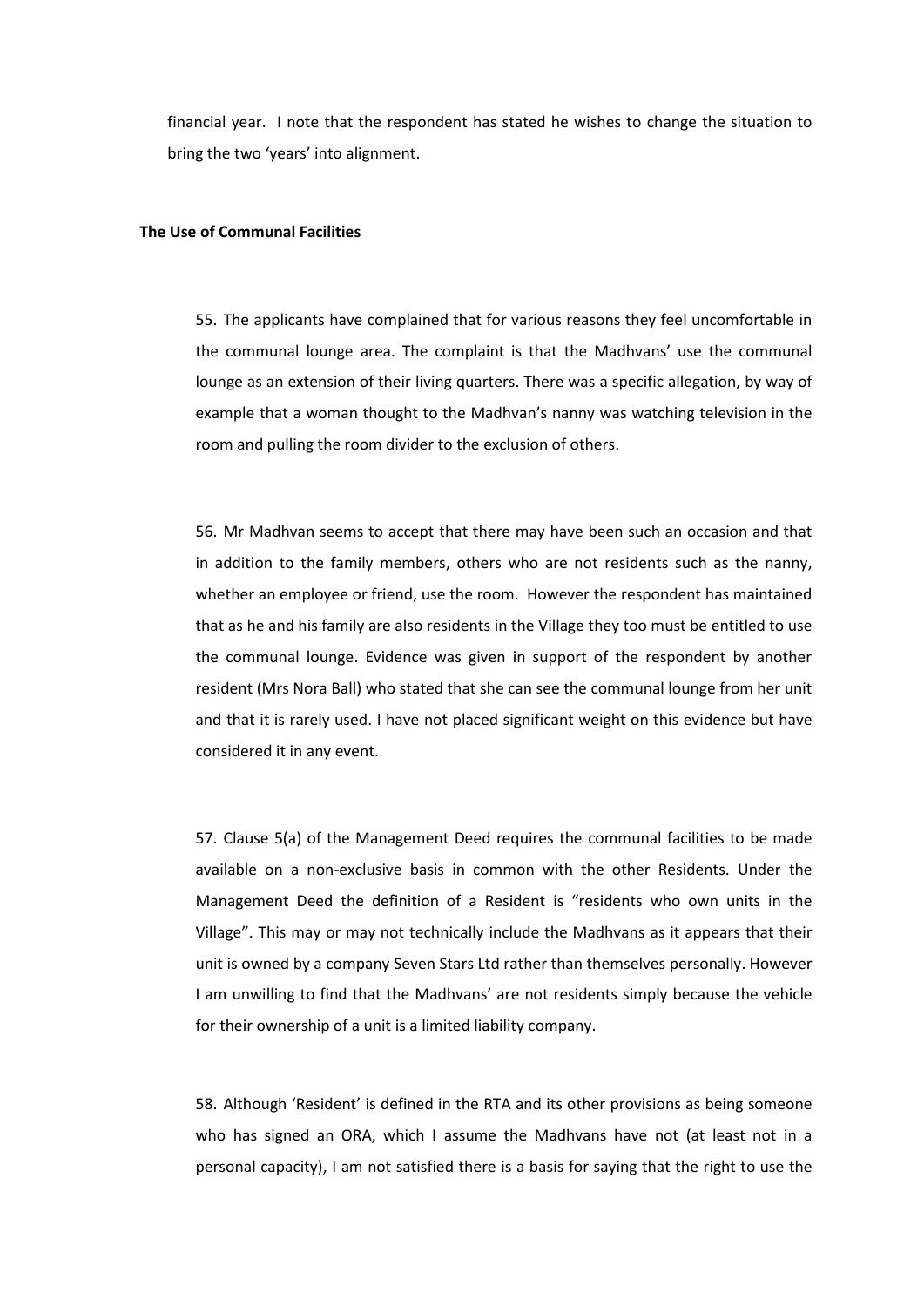facilities "in common with other Residents" excludes the Madhvans. Although the Code of Practice can override less favourable provisions in the Occupation Right Agreement (including the Management Deed) , there is no provision in the Code of Practise that refers to who is entitled to, or may use, the communal facilities. For that reason I am not satisfied there is a basis for saying the Madhvans cannot use the communal facilities in the same way as do residents who have signed occupation right agreements. Had I found differently there would be a difficulty as I am aware that under at least one of the other Occupation Right Agreements in place for the Village it is stated that the right to use those facilities is in common with the respondent operator.

58. The right to use the area still leaves the question open as to whether the Madhvans or their personal employees/friends, employees of Summer Homes Ltd or their associates, have conducted themselves in a manner that prevents physically or constructively, the residents from being able to use the area. While I have accepted that there was probably at least one instance where the "nanny" did watch television and divided an area off for her to watch television, I do not consider this is enough in itself to hold that there has been a breach of the Management Deed warranting a formal order in this case restricting people other than residents and their invitees from using the area.

59. Use by employees, who are not residents, for their own recreation is clearly not allowed for under any of the provisions. A suggestion is that the Madhvans be mindful that the area is primarily for recreational use by the people who reside in the Village, and that while that does not exclude them or their invitees from the communal areas due to their status as residents, it does not include use for the Operator's non Village work purposes or by the employees of the operator for their recreational purposes in the same way that it would not be acceptable for other residents' friends or families to use the room for their own purposes. The two hats worn by the Madhvans, as the manager and as residents, is a reason for them to take particular care about the effect their use of the room may have on the other residents' comfort in the communal area. However there is no basis for a complaint about staff, and Mr Madhvan, if their work in and for the Village requires them to be present in the communal room. Being present for work purposes could also include being present, ostensibly socialising with residents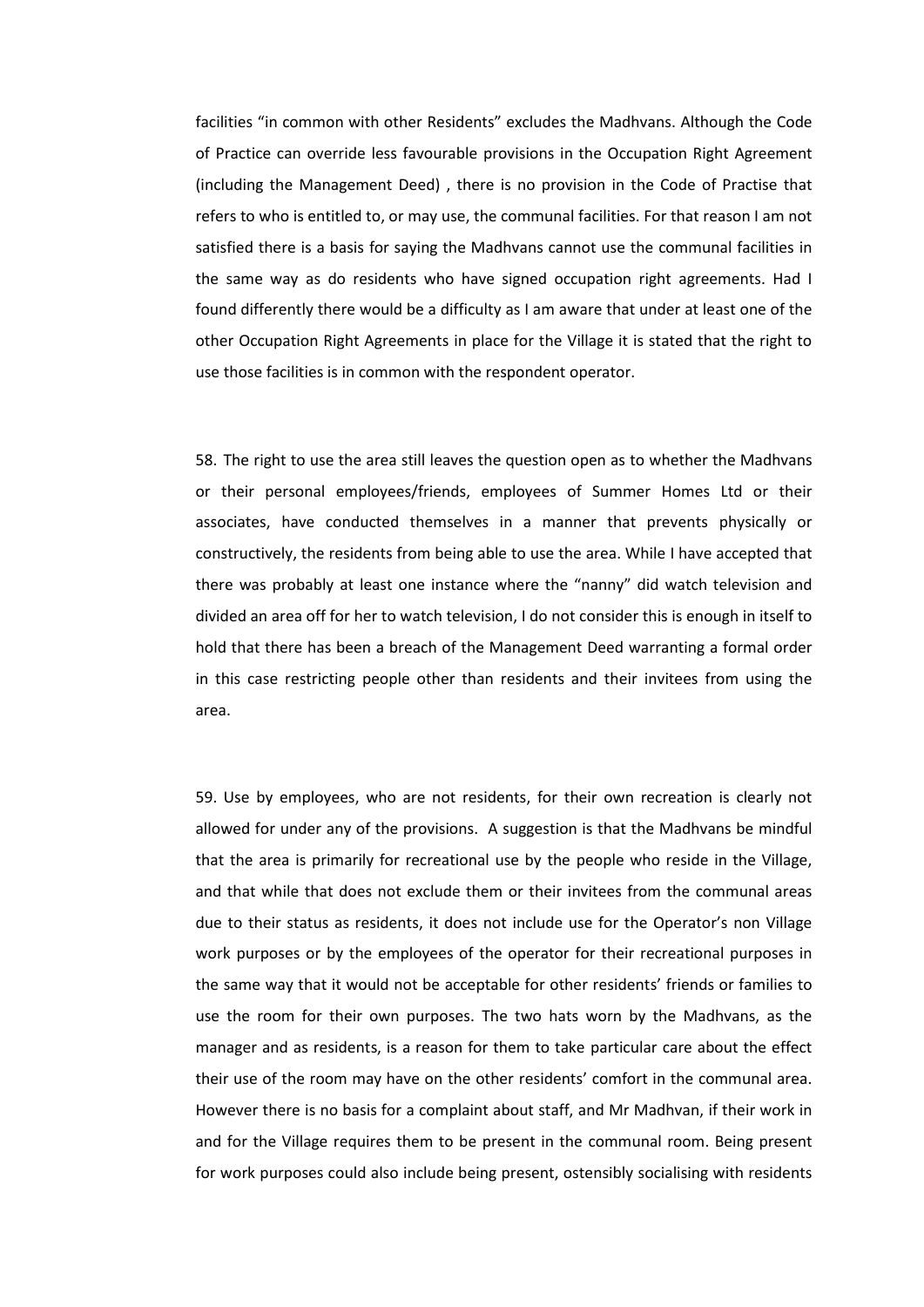when they are present as part of their manager role as opposed to being there for personal reasons.

#### **Consultation about changes in the Communal Areas**

60. The applicants have also complained about the changes made to the communal area, namely the installation of a large screen television with Sky television and possibly the smaller "gym TV" added to the one already present when the respondent took over; as well as the installation of a mini gym in the communal area ("the additions"). The applicants rely on Clause 28 of the the Code of Practice, being the Right to be Consulted as well the more specific provisions in the Code of Residents Rights, Right 3 namely:

> You have the right to be consulted by the operator about any proposed changes in the services and benefits provided or the charges that you pay that will or might have a material impact on your—

- i. Occupancy; or
- ii. Ability to pay for the services and benefits provided.

61. The respondent regards the additions as improvements provided at no cost to the applicants and the changes as minor and not having a material effect on the applicants' occupancy.

62. The applicants are negative about the changes saying the gym is placed in an area where it was previously available as a quiet spot to sit in the sun; that it is not suitable for older people to use without supervision; and further, they say there is no good reason to have three television sets in the communal area.

63. The set-up of the communal area and the facilities such as television and a gym is in my view something that is capable, on an objective basis, of having a material effect on a resident's occupancy. Opinion will vary as to whether the change is major or minor, good or bad.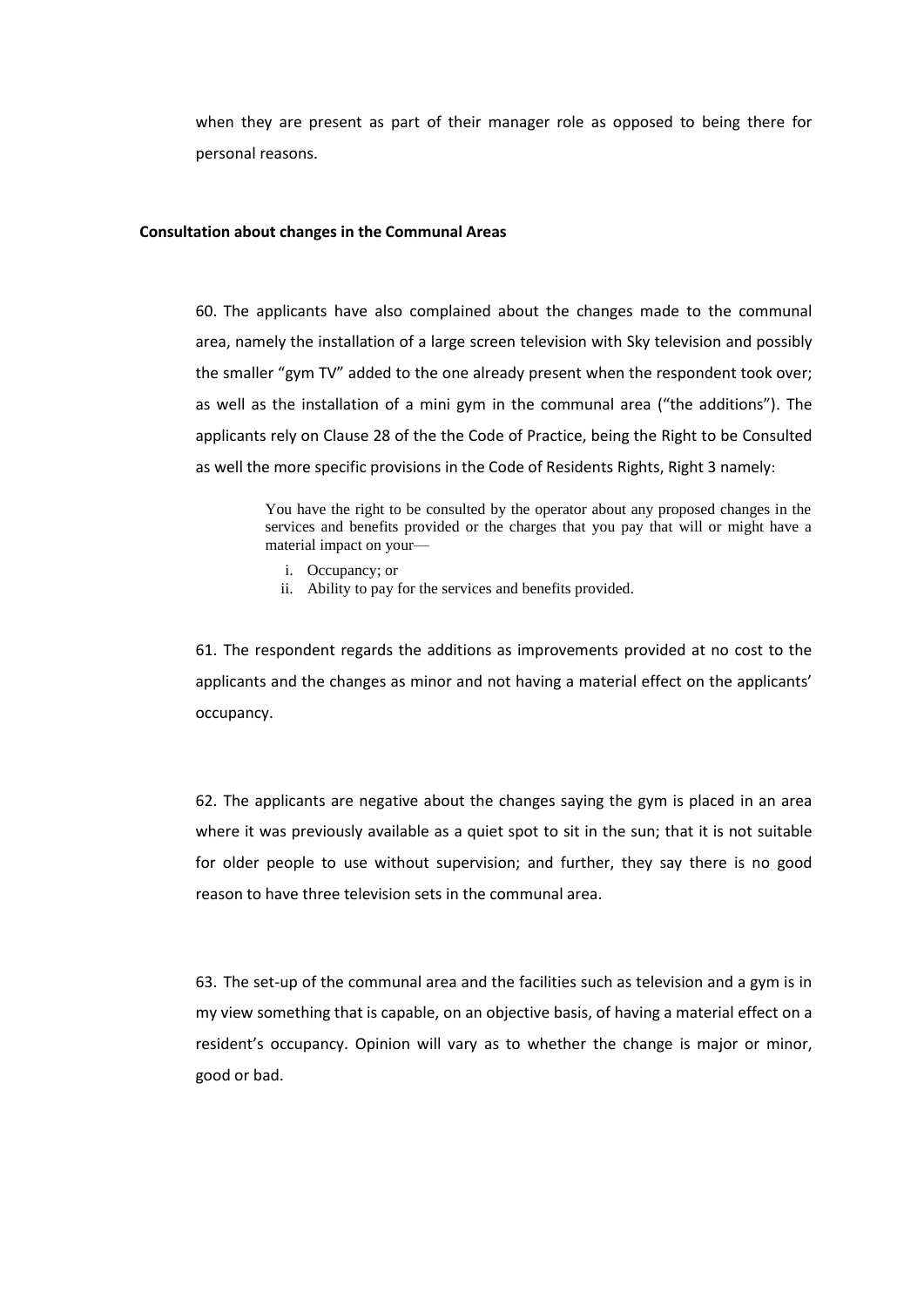64. My understanding is that there was no consultation about the gym, about installing Sky television or the additional large screen television set.

65. Accordingly I order pursuant to section 53 (1) (b) and to section 69 (1) (b) of the RTA, that the respondent must properly consult with the applicants about the gym, television(s) and Sky TV, including the placement of these items in the communal area within [specify timeframe to ensure order is enforceable].

66. This dispute is a good example of why in addition to the right to be consulted it is a positive process in the sense of providing information to the respondent. Mr Madhvan, based on what he saw, thought the area he put the gym had only ever been used for storage including a bookcase that he moved in to the hallway. At the hearing I heard the applicants explain that was only the case as the previous operator packed to leave and applicant Devadatta in particular has enjoyed sitting in that area and could no longer do so.

### **Maintenance procedures**

67. This issue has been raised by the applicants primarily because of the long period of time taken to repair the hot water system to the point it ran reasonably reliably. As I understand it, the applicants maintain that as it took 3.5 to 5 months to have the hot water system repaired there is either an absence of good policies as is required under the Code of Practice or there has been a failure to maintain. While the Code of Practice requires policies for minor and emergency repairs, and I assume there are no written policies about repairs, this is not the essence of the complaint.

68. The plumber Mr Dave Jordan provided information about his attendances in relation to repairs on the hot water system. He stated he carried out 12 visits to the Village to deal with the hot water system between 7 May and 22 August 2013. It seems the explanation for the delay is that there was a series of problems that caused the delay in